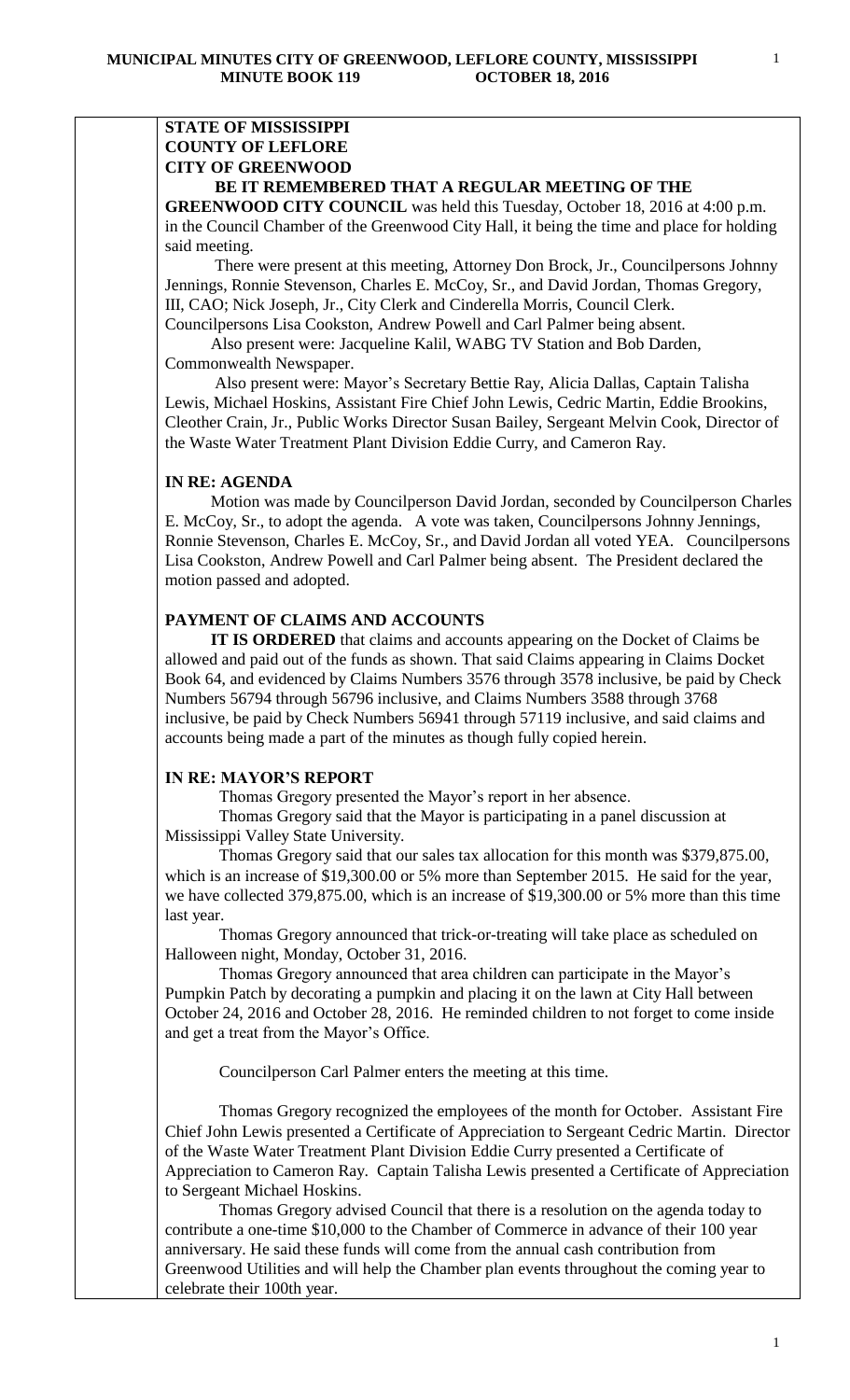Thomas Gregory announced that October is National Community Planning Month. He read a proclamation and recognized the employees of the Community Development Division. Thomas Gregory said that Susan Bailey will speak at this time regarding trash and garbage.

 Susan Bailey stated that leaves have to be in trash bags for pickup. She said that public works will start giving out leaf bags two days a week the first week in November on Tuesday and Thursday from 8:30 a.m. until 11:30 a.m. and 1:30 p.m. until 4:00 p.m. She said each household will be given two rolls of bags. She said the city does not pick up tires; however a tire trailer is located at the city barn. She said this year; individuals dropping off tires have to give their name, address and the number of tires that they are bringing in. She said if the city barn is closed to put tires outside the gate. She said the city does not pick up roofing shingles.

 Susan Bailey said there have been problems where residents are placing garbage bags on top of the carts, on the side of the carts and also not placing the cans where the opening faces the street. She said everything has to be placed inside the garbage can and that the can's lid opening must face the street. She also said that when people move they take the cans with them. She said the cans belong to the address and that if a can is stolen the resident must purchase another can.

**IN RE: PUBLIC AGENDA - NONE**

#### **IN RE: POLICY ISSUES AGENDA - NONE**

# **IN RE: ROUTINE AGENDA IN RE: CONSENT AGENDA IN RE: MINUTES**

 Motion was made by Councilperson Charles E. McCoy, Sr., seconded by Councilperson Ronnie Stevenson, to adopt the minutes of the October 4, 2016 City Council meeting. A vote was taken, Councilpersons Johnny Jennings, Ronnie Stevenson, Charles E. McCoy, Sr., David Jordan and Carl Palmer all voted YEA. Councilpersons Lisa Cookston and Andrew Powell being absent. The President declared the motion passed and adopted.

| <b>ORDER OF THE CITY COUNCIL</b>        |                       |
|-----------------------------------------|-----------------------|
| <b>RECEIVING THE PRIVILEGE</b>          |                       |
| <b>LICENSES REPORT OF THE</b>           |                       |
| <b>CITY CLERK FOR THE MONTH</b>         |                       |
| OF SEPTEMBER, 2016                      | - Adopted Unanimously |
| <b>RESOLUTION AUTHORIZING A</b>         |                       |
| <b>DONATION IN THE AMOUNT OF</b>        |                       |
| \$800.00 TO MISSISSIPPI VALLEY          |                       |
| <b>STATE UNIVERSITY FOR AN</b>          |                       |
| <b>EVENT SPONSORSHIP IN THE</b>         |                       |
|                                         |                       |
| <b>HOMECOMING GOLF OUTING</b>           | - Adopted Unanimously |
| <b>A RESOLUTION AUTHORIZING</b>         |                       |
| AN APPROPRIATION TO THE                 |                       |
| <b>CHAMBER OF COMMERCE FOR</b>          |                       |
| <b>ITS CENTENNIAL CELEBRATION</b>       | - Adopted Unanimously |
| <b>A RESOLUTION AUTHORIZING</b>         |                       |
| A DONATION IN THE AMOUNT                |                       |
| OF \$10,000 TO THE FANNIE LOU           |                       |
| <b>HAMER CANCER FOUNDATION</b>          |                       |
|                                         | - Adopted Unanimously |
| <b>RESOLUTION AUTHORIZING THE MAYOR</b> |                       |
| AND CITY CLERK TO DO ALL THINGS         |                       |
| <b>REASONABLE AND NECESSARY TO PAY</b>  |                       |
| <b>ALL OBLIGATIONS ON THE DOCKET OF</b> |                       |
| <b>CLAIMS</b>                           |                       |

**WHEREAS**, the City from time to time incurs necessary reasonable expenses;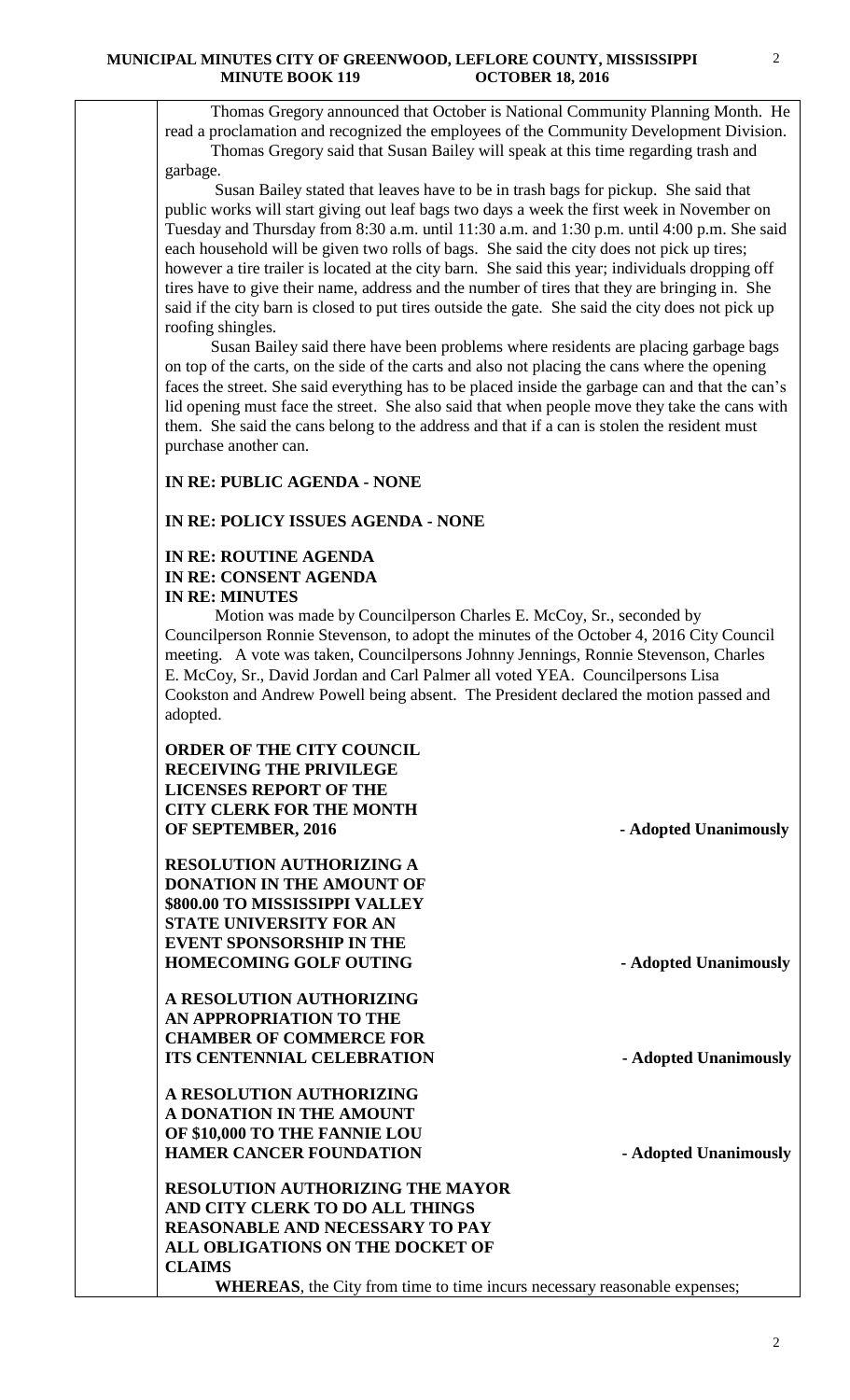and, **WHEREAS**, all lawful obligations should be timely paid. **NOW, THEREFORE, BE IT RESOLVED BY THE COUNCIL OF THE CITY OF GREENWOOD, LEFLORE COUNTY, MISSISSIPPI**: **SECTION 1**: The Mayor and the City Clerk should be and they are hereby authorized to do all things reasonable and necessary to pay all those obligations listed in the **"DOCKET OF CLAIMS," BOOK 64, CITY OF GREENWOOD, OCTOBER 18, 2016, CITY COUNCIL MEETING.** The above and foregoing resolution, after having been first reduced to writing and read by the Clerk of the Council, was introduced by Councilperson Charles E. McCoy, Sr., seconded by Councilperson Ronnie Stevenson, and was adopted by the following roll call towit: YEAS NAYS Johnny Jennings Lisa Cookston - Absent Ronnie Stevenson Charles E. McCoy, Sr. Andrew Powell - Absent David Jordan Carl Palmer **IN RE: APPOINTMENT AGENDA A RESOLUTION APPROVING THE APPOINTMENT OF SYBIL JORDAN TO THE PLANNING COMMISSION FOR WARD 5**  $\bullet$  **Adopted Unanimously A RESOLUTION CONFIRMING THE APPOINTMENT OF MARY LAWSON TO THE GREENWOOD TOURISM COMMISSION FOR WARD 5** - **Adopted Unanimously IN RE: ROUTINE ITEMS AGENDA A RESOLUTION AUTHORIZING THE PURCHASE OF A KUBOTA TRACTOR WITH SIDE CUTTER AT STATE CONTRACT PRICE FOR USE BY THE GREENWOOD PUBLIC WORKS DEPARTMENT** - **Adopted Unanimously A RESOLUTION AUTHORIZING THE PURCHASE OF TWO (2) BOBCAT PREDATOR PRO MOWERS FOR USE BY THE GREENWOOD PUBLIC WORKS DEPARTMENT** - **Adopted Unanimously A RESOLUTION APPROVING A PERMIT APPLICATION OF AT & T SOUTHEAST FOR USE AND OCCUPANCY AGREEMENT FOR THE CONSTRUCTION OR ADJUSTMENT OF A UTILITY WITHIN CITY STREET RIGHT-OF-WAY - Adopted Unanimously**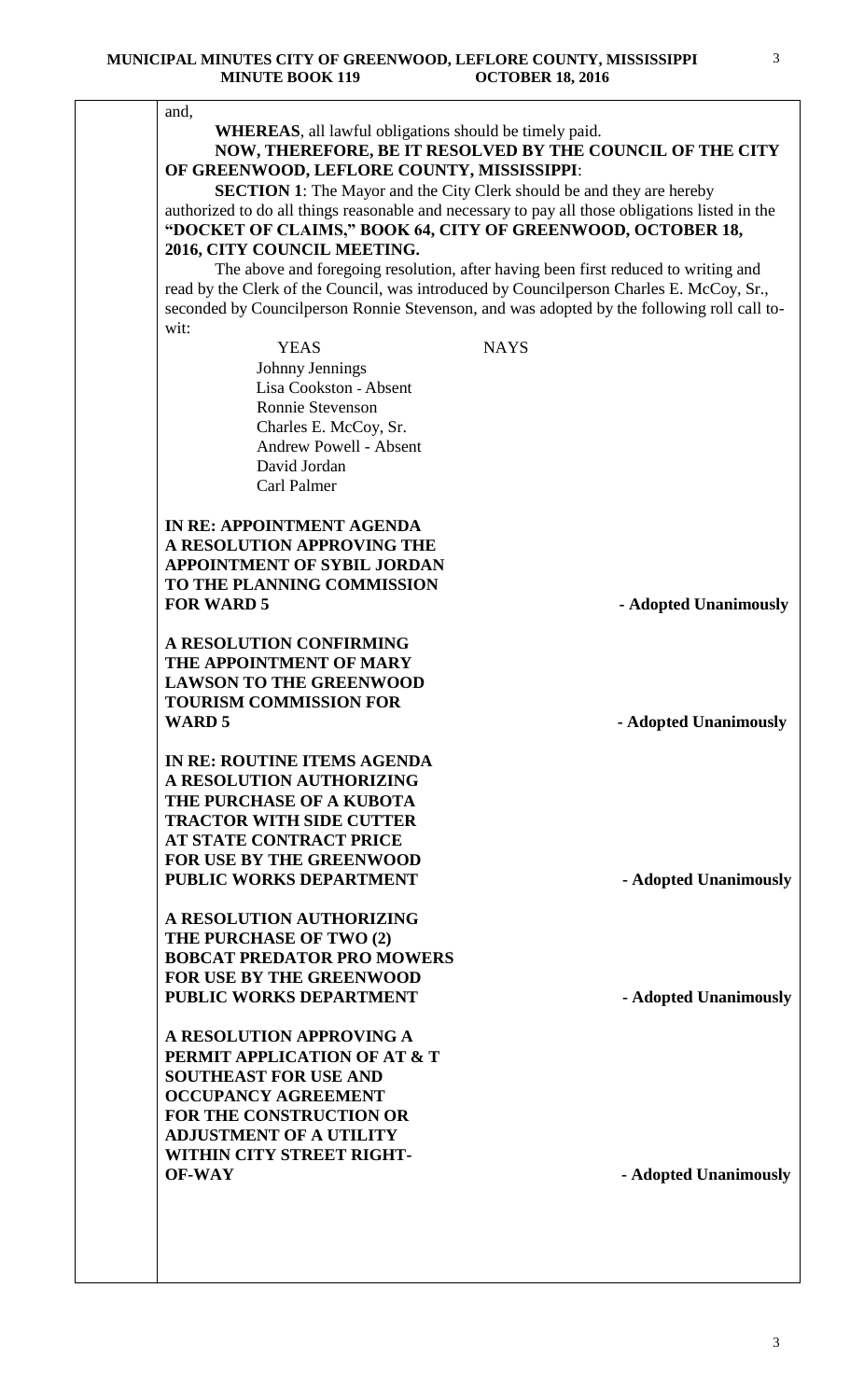**A RESOLUTION APPROVING A PERMIT APPLICATION OF AT & T SOUTHEAST FOR USE AND OCCUPANCY AGREEMENT FOR THE CONSTRUCTION OR ADJUSTMENT OF A UTILITY WITHIN CITY STREET RIGHT-OF-WAY - Adopted Unanimously**

**IN RE: STUDY AGENDA – NONE**

 **THERE BEING NO FURTHER BUSINESS, THIS MEETING WAS ADJOURNED** 

#### **RONNIE STEVENSON, PRESIDENT**

 **JOHNNY JENNINGS, VICE PRESIDENT**

 **LISA COOKSTON**

 **CHARLES E. MCCOY, SR.** 

 **ANDREW POWELL**

 **DAVID JORDAN**

 **CARL PALMER**

**CERTIFIED BY:**

**NICK JOSEPH, JR., CITY CLERK**